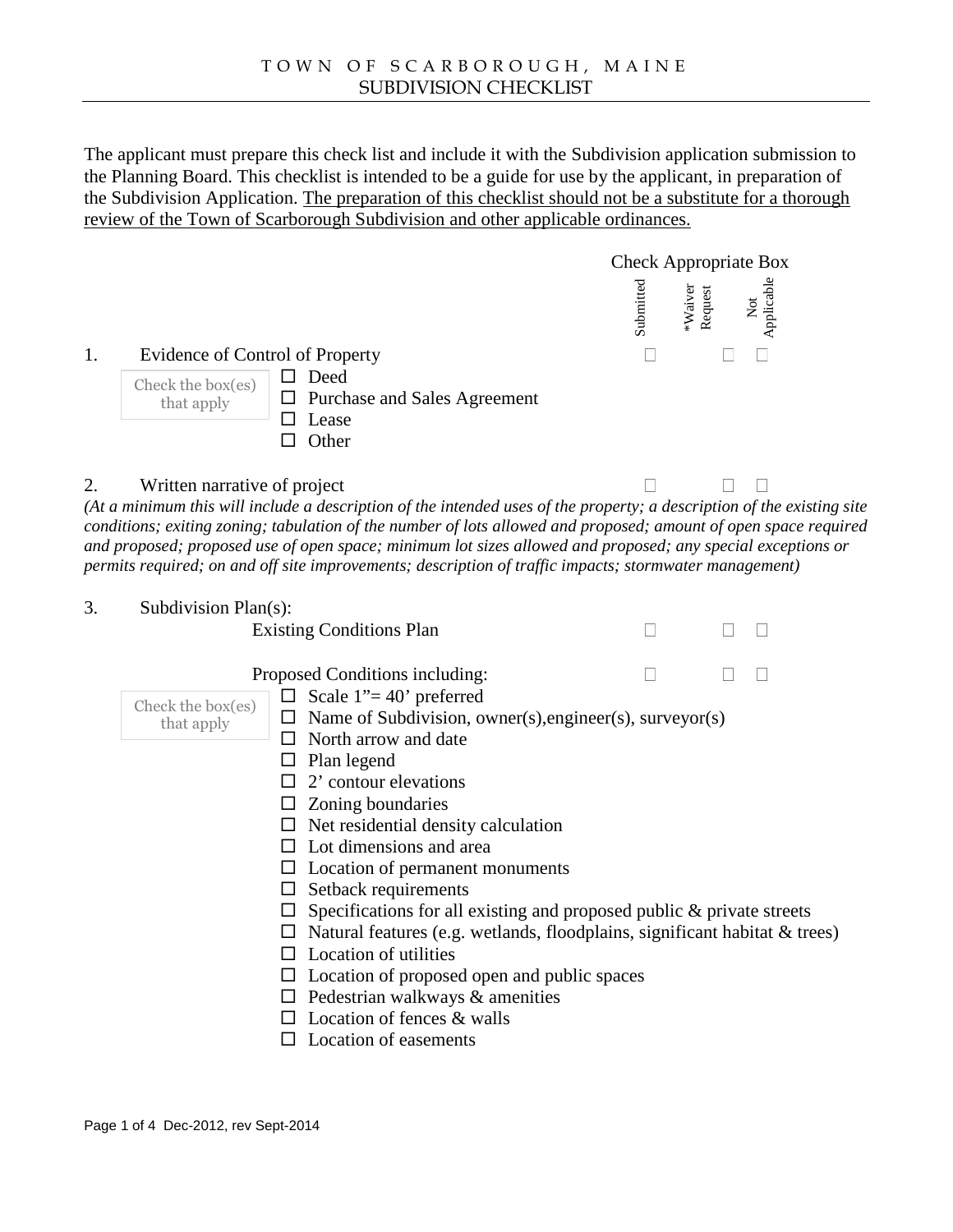# Check Appropriate Box

| Applicable<br>equest<br>Submitte<br>Waive<br>ă<br>ě |
|-----------------------------------------------------|
|-----------------------------------------------------|

4. Abutters list andmailing addresses (to be provided on mailing labels)

# 5. Location Map

Showing relationship of the project to the surrounding area

#### 6. Landscaping Plan

Designationof the location, size, speciesstreetscapeparks, esplanades or othepen space

### 7. Wastewater Accommodations

|  |  | Check the $b$ $\delta$ Sewer connection            |
|--|--|----------------------------------------------------|
|  |  | that apply $\delta$ " Demonstrate ability to serve |
|  |  | XIII. Alliante alcuna na classica                  |

- 
- that apply  $\delta$  Demonstrate ability to serve on the
	- ð¨ Nitrate plum analysis

### 8. Stormwater and Erosion control

| Check the b |            |  |
|-------------|------------|--|
|             | that apply |  |

- Check the b  $\delta$  Pre & Post development conditions
	- that apply  $\delta$  Stormwater management systeme details
		- ð¨ Erosion control measures and details

8(A). PostConstruction Stormwater Infrastructure Management If the following criteria apply to your application please refer to Chapter 419, Postruction Stormwater Infrastructure Managent Ordinance for further requirements: straining addresses<br>
aliting addresses<br>
mailing labels)<br>
Intionship of the project to the surrounding area<br>
size, species are active ability to serve ontie<br>
or mormodations<br>
or Sewer connection<br>
or Sewer connection<br>
or Se

YES NO

Disturb one or more acres of area

#### 9. Traffic Analysis

 $Check the b$ that apply

- ð¨ Traffic flow patterns
- ð¨ Peak hour trip generation
- ð "Measured sight distances from hiveway access
- ð Calculated impactnitigationfees

#### 10. Off-Site Improvements

- ð¨ Sidewalks  $Check the b$
- ð¨ Road Improvements

that apply

- 
- ð¨ Natural Areasopen space, parks<br>ð¨ Other (please describe)
	-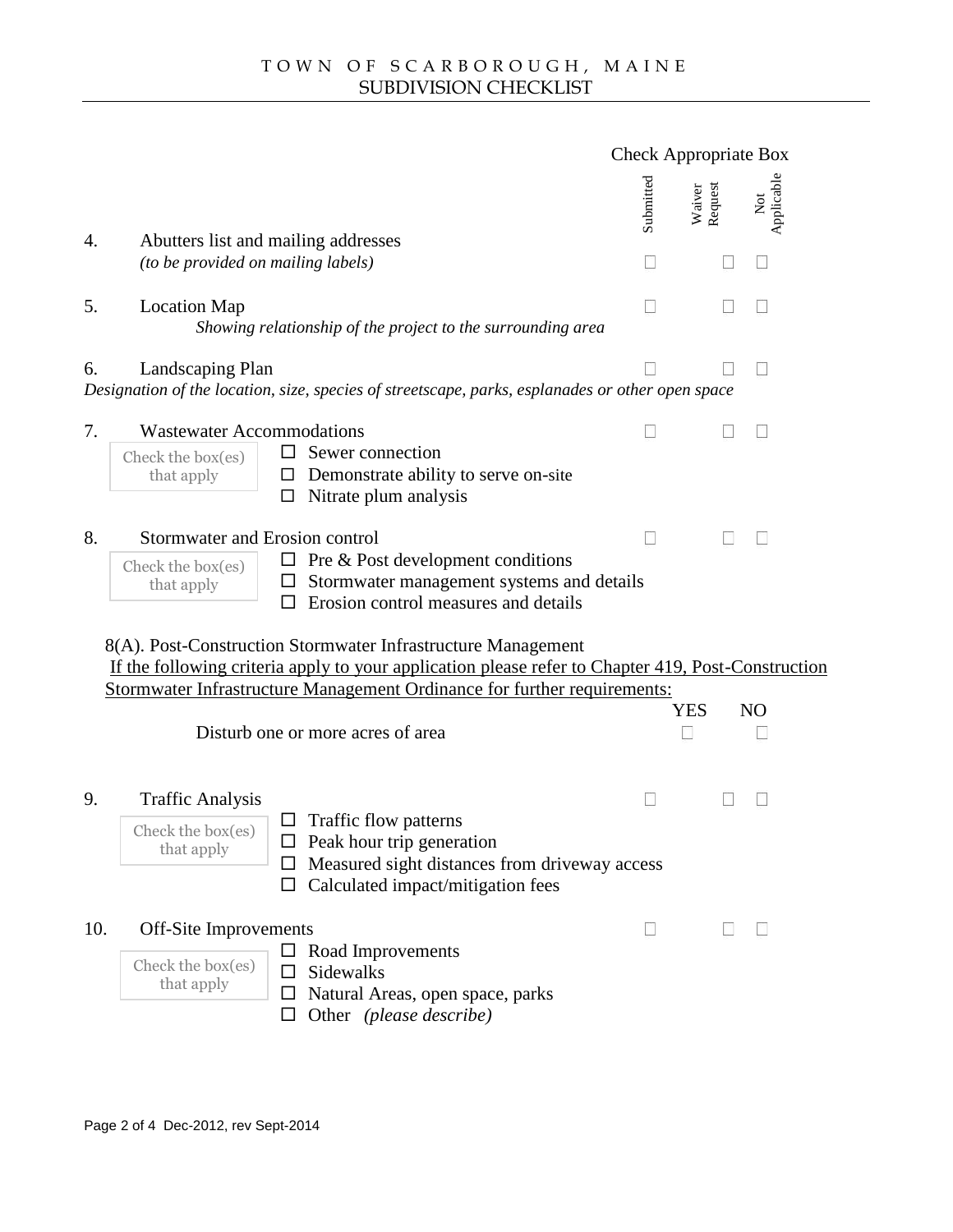Check Appropriate Box



#### 11. Open Space and Recreation Contributions A. Recreation impacts

| Check the b |  |
|-------------|--|
| that apply  |  |

- ð Calculated contribution amoting quired\_  $\begin{bmatrix} \text{Check the b} \\ \text{the c k.} \end{bmatrix}$  (\$500 per lot in growth area; \$250 per lot in limited growth area) that apply<br>  $\delta$  Recreation improvements-lieu of contribution (provide written description)
- B. If required, please indicate the amount of open space that is:

# C. Please indicate the type of use(s) of the open space:

|  | ð" Passive recreation                                                           |  |
|--|---------------------------------------------------------------------------------|--|
|  |                                                                                 |  |
|  | Check the b $\delta$ Active recreation<br>that apply $\delta$ Active recreation |  |

|     |                                                                                                                                                                                                                                                                                                                                                                                                                              | Submitted<br>Waiver<br>Request | Not<br>Applicable    |  |
|-----|------------------------------------------------------------------------------------------------------------------------------------------------------------------------------------------------------------------------------------------------------------------------------------------------------------------------------------------------------------------------------------------------------------------------------|--------------------------------|----------------------|--|
| 11. | Open Space and Recreation Contributions<br>A. Recreation impacts<br>Check the b<br>(\$500 per lot in growth area; \$250 per lot in limited growth area)<br>$\overline{A}^{\text{th} \text{at} \text{appl}}$ $\overline{A}^{\text{th}}$ Recreation improvements that<br>ð" Recreation improvements-lieu of contribution<br>(provide written description)<br>B. If required, please indicate the amount of open space that is: |                                |                      |  |
|     | required: required: proposed:                                                                                                                                                                                                                                                                                                                                                                                                |                                |                      |  |
|     | C. Please indicate the type of use(s) of the open space:<br>Check the b $\delta$ Passive recreation<br>that apply $\delta$ Active recreation<br>$\delta$ Agricultural<br>ð" Habitat preservation<br>ð" Other(please indicate)                                                                                                                                                                                                |                                |                      |  |
| 12. | Does this application require:<br>A. Permits from Other Agencies<br>If yes, please indicate<br>a. ME Dept. of Environmental Protection<br>b. U.S. Army Corps of Engineers<br>c. ME Dept. of Transportation<br>d. Other(please describe)                                                                                                                                                                                      | YES<br>Approved                | <b>NO</b><br>Pending |  |
|     | B. Approval from othe applicable entities                                                                                                                                                                                                                                                                                                                                                                                    | <b>YES</b>                     | <b>NO</b>            |  |
|     | If yes, please indicate<br>a. Town Council<br>b. Zoning Board<br>c. Fire Department<br>d. Public Water District<br>e. Sanitary District<br>f.<br>Other<br>(please describe)                                                                                                                                                                                                                                                  | Approved                       | Pending              |  |